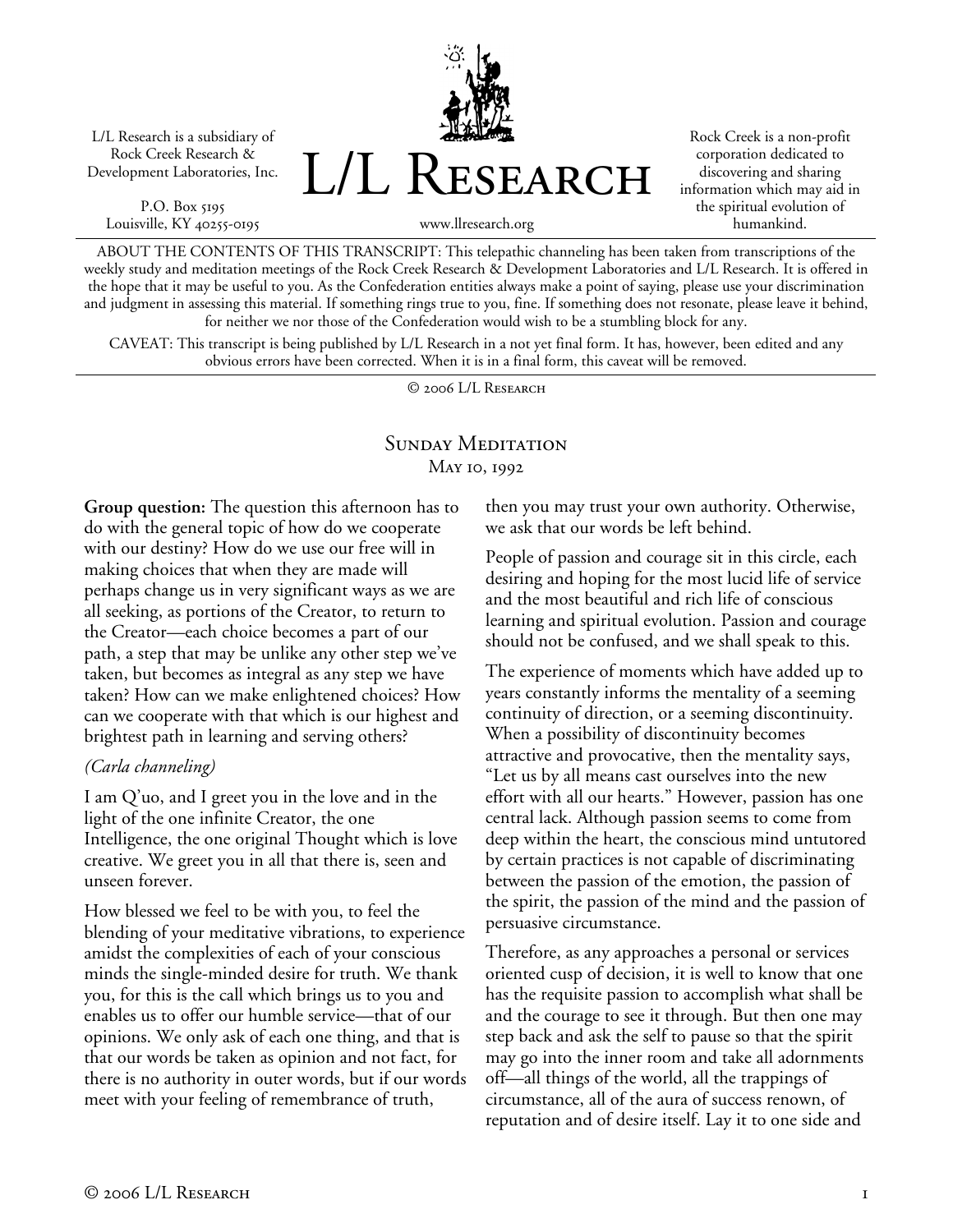become of a quiet mind and a quiet heart, and say, "Here am I, what would you have me do? What is that highest and best that I may achieve and remain a stable person? What would you have me do?"

A few moments spent in this tabernacle asking this simple query aids one enormously in fitting into the regalia of life's circumstances, girded within with a promise to do that which has been desired in the highest way. One may then don the garments of reputation and success and be unswayed and unimpressed by the patter and the tap dancing that all of us are capable of achieving in one way or another.

When one faces that choice which seems to be the fork in the road, it is especially worth considering to move into this place of asking and dedication of self both individually and as a group, for you see, the attempt to desire well is that which is done by faith alone. The attempt as a group is also done by faith alone, and entities which converse consciously may not be aware of the power and utility of conversation in the silence of the tabernacle of asking and dedication, for no words are spoken, only "What is your will?" and "I am your servant, send me." Yet, as you sit together physically in the silence of this shared imaging, there is set up betwixt the group lines of communication that will not stop humming when the conscious minds leave that tabernacle of asking, for after the choice is made and destiny is being followed, yet still, there are choices every moment that work towards harmonizing energies or do not. And every shared moment in this holy silence together is productive of deepening and ever clearer channels of communication which are blessed with a more informed viewpoint, that of your higher selves, and aids in information, and that higher self that is you as a group. This may well be respected and time and attention paid to it.

We are aware that the personal portion of this query is just as important to each and so would turn to the query of service long enough to speak of the personal choices, the coming to them in the most appropriate spiritual manner.

In each personal spiritual evolution there is a repetition of information, a pattern to the individual lesson. If the seeker always got the message the first time, there would not be the repetition. However, your incarnational circumstance is a deeply illusory one designed specifically to addle the brain and

confuse the mind totally, so it is not remarkable that almost no entity in your density understands the main thrust of incarnational work the first time the lesson is presented.

As an example, we would give the lesson which your culture feels certain entities should learn. Still within your peoples' cultural minds there is an opinion that males learn love by learning to provide physical safety and comfort for those whom they love. Females learn the lesson of love which involves sacrifice of the self to the life path of the provider. We use this specific example not only to express our direction of thought, but to express why one cannot generalize concerning personal lessons.

In your density, lessons all have to do with learning to love in society. The society begins with self. You are your main company. Are you a good friend to yourself? Do you treat yourself well? Do you care deeply about yourself? As you are able to fall in love with your, shall we say, human self, that is the persona or shell of personality through which your spirit expresses itself in this experience, just so will you be able to treat other selves.

When one is in pain, be it physical or spiritual, the instinct is to avoid it. However, compassion and love do not grow from avoidance or neglect, and trouble avoided is the unlearned lesson of love which shall even more surely and more clearly be presented to you again. The more times a certain pattern is avoided, the more marked will be the characteristics of that lesson presented the next time around. Consequently, it is well, we feel, to take situations where compassion is lacking into the meditation time of the inner room. Not only speaking and conversing with infinite intelligence concerning this situation which you dearly hope and desire to find a way to manifest love in, but also to bring it into the silence, for words unheard have deep, deep effects upon the conscious ability to manifest as you desire. The key is silence. The door that is opened is that door which you desire. You may not recognize the room on the other side of that door at first, but answers to prayers are various, though always to the point.

Thusly, the personal pain and trouble in relationship—be it with the self, with one other self or with a group self—is that in which the self is …

We must pause. We are known to you as Q'uo.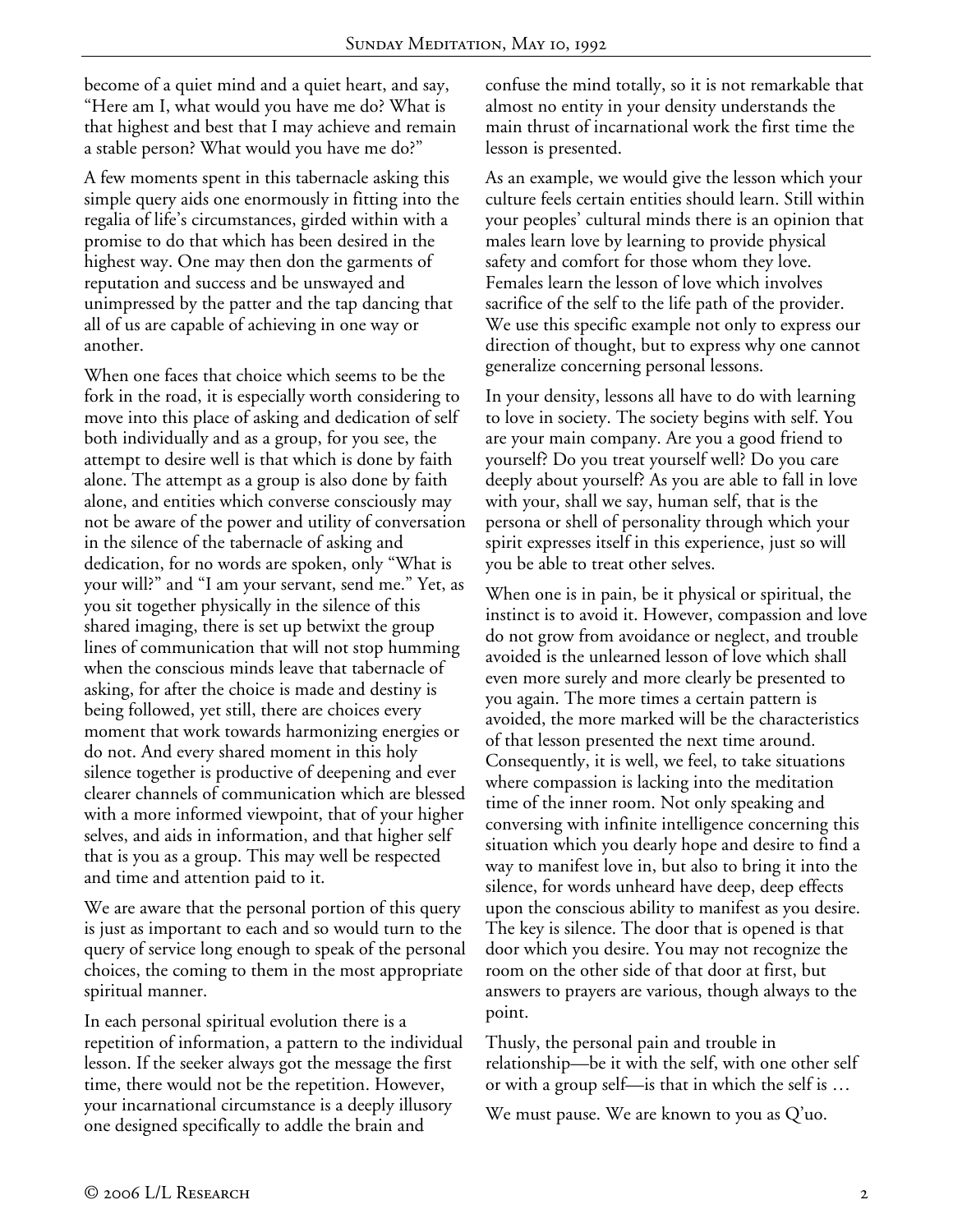### *(Pause)*

I am again with this instrument. I am Q'uo, and greet you again in love and in light. We wished to allow this instrument to move to a deeper state. It is well.

Whatever the level of self you are dealing with, it is a self to which you wish to connect with love. Therefore, the pain and the trouble are those things which attract the attention and let the self know that here is an opportunity to learn and hopefully to manifest the results of that learning. Much has been learned by an entity, even a young entity, for much is brought into incarnation—biases towards certain choices and away from others. Yet here sits this intractable, irritating seemingly negative outer other self or aspect of self—a stone in the shoe, an aggravation. One wishes to take the walking staff and stomp away and say, "I go around this, I am not here to climb rocks." But each is here to walk a stony path, to experience the loss of much, the various limitations that occur, the ordeal of the pilgrim on the pilgrimage, and this entity is there not to please, but to be welcomed as an opportunity, no matter how challenging.

As you consider how to make a compassionate response, let the mind dwell on images of compassion; the wise old man in the desert who sits patiently aware that there is no escape from the merciless heat, and therefore composes himself in blissful meditation to await the change of consciousness from the life in the physical body to life in another body; the tears falling upon the body of the wounded as the nurse and medic attempt to save the life, tears of deep love, of frustration and of gratitude when a life is preserved, yet those tears bless those whose lives are not preserved.

Now gaze at yourself. You are an object of compassion. Does the sun not shine upon you whether you are happy or sad, feeling virtuous or distinctly unvirtuous? Does the breeze not lift the tendrils of your hair from your neck? Do the trees not give you oxygen no matter what your condition? You are objects of love and mercy and infinite compassion because you are part of love—part of a Creator. If you move from your humanity, from your shell of personality, you shall quickly run out of compassion, for you have it in small supply within your ratiocinative mind. But if you can open your heart and sweep aside the pretensions and blockages

of self, of relationships, of all those things which would seem so important, and move to yourself as the object of love unlimited, free flowing and infinite, then you are merely that through which compassion moves, and you shine infinitely.

Now, this, this is the answer to both queries, for if you shine with that which moves through you, you are doing your utmost to manifest compassion in your personal evolution and learning, and you are also in the mental, emotional and spiritual situation, from which standpoint you are directly adjacent to the inner room of asking. How can you give more than infinite light? How can any choice made in this frame of heart and mind be incorrect?

We do not recommend sitting and waiting as one among you said before the meeting. We grasp the point of the working on one's behalf to ask to move forward towards the desire. Yet we ask each to consider the natural compliment to this energy, which is the utter receptiveness of the request to do the will of the one infinite Creator, whatever that may be.

As you open your eyes and greet the world again and move into your daily round of activities, the first challenge to your manifesting compassion may be an obstreperous child, a difficult co-worker, or a pile of dishes, none of which seem particularly central or worthy of all of the machinery of dedication of self to the loving way. Yet all services are equal. To love the dirty dishes is worthy, just as to offer instruction for healing to many is worthy. There is no quantity to right action or just service, but only the quality of unrestrained compassion.

We would at this time transfer this contact to the one known as Jim, thanking this instrument and this group and leaving this instrument in love and light. We are of the principle of Q'uo.

## *(Jim channeling)*

I am Q'uo, and greet each again in the love and in the light of the one infinite Creator. We would offer ourselves once again at this time to any who may have further queries upon this topic or other topics that are of interest. Is there a query at this time?

**Carla:** I have an obvious one to start off with. In J's case, before she said the word, there is somebody who simply doesn't like her. I know you can show compassion just by feeling compassion. Is there any way that you can address an already, you know, in